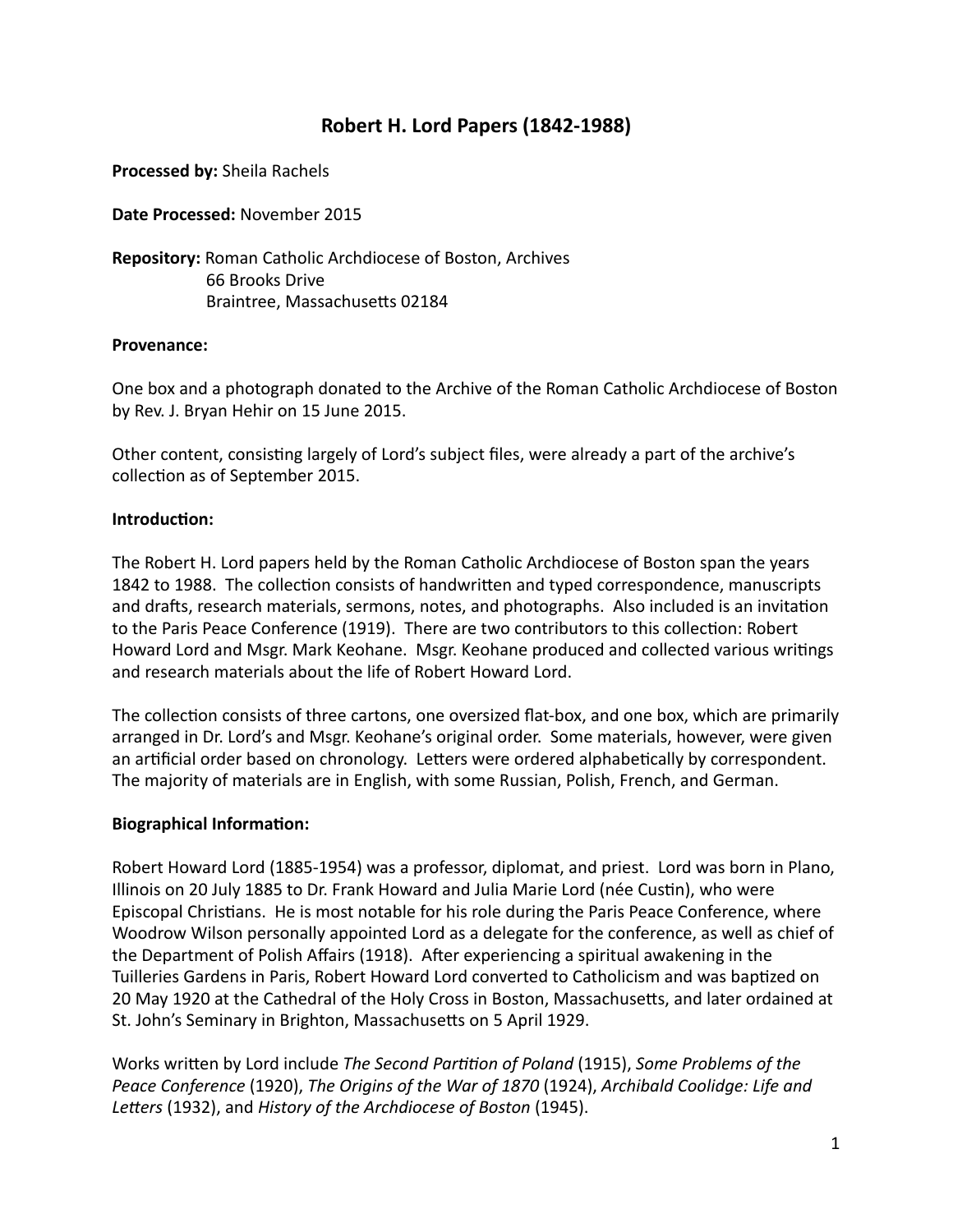Robert Howard Lord served as a faculty member of the history department at Harvard from 1910 to 1926, when he ultimately resigned in order to become a priest. He served as a member of the Boston Public Library's Board of Trustees from 18 May 1936 to 29 October 1952. Robert Howard Lord died 22 May 1954 in Boston, Massachusetts.

## **Biographical Sketch:**

| 20 July 1885      | Born, Plano, Illinois                                                                               |
|-------------------|-----------------------------------------------------------------------------------------------------|
| 1906              | Received Bachelor's degree at Harvard                                                               |
| 1908              | Received Master's degree                                                                            |
| 1910              | Received PhD at Universities of Vienna, Berlin, and Moscow;                                         |
|                   | Became history instructor at Harvard                                                                |
| 1915              | Promoted to assistant professor in history at Harvard;                                              |
|                   | Wrote The Second Partition of Poland                                                                |
| 1918              | Appointed by President Woodrow Wilson as advisor of American Peace                                  |
|                   | Commission, chief of Department of Polish Affairs, and delegate at Paris<br><b>Peace Conference</b> |
| 9 September 1919  | Resigned from diplomatic work                                                                       |
| 1920              | Wrote Some Problems of the Peace Conference with C. H. Haskins                                      |
| 29 May 1920       | Received Catholic baptism at Cathedral of the Holy Cross, Boston,                                   |
|                   | Massachusetts                                                                                       |
| 1922              | Promoted to associate professor at Harvard;                                                         |
|                   | Became president of American Catholic Historical Association                                        |
| 1924              | Promoted to professor and chairperson of Harvard history department;                                |
|                   | Wrote The Origin of the War of 1870                                                                 |
| 1926              | Resigned from Harvard to become a priest                                                            |
| 5 April 1929      | Ordained at St. John's Seminary, Brighton, Massachusetts                                            |
| $[1929-1930]$     | Parish assistant at St. Cecilia's, Boston, Massachusetts                                            |
| 24 September 1930 | Appointed professor of history at St. John's Seminary                                               |
| 1932              | Wrote Archibald Coolidge: Life and Letters                                                          |
| 13 September 1933 | Named vice rector at St. John's Seminary                                                            |
| 18 May 1936       | Became a trustee of the Boston Public Library                                                       |
| 22 November 1944  | Accepted appointment at St. Paul's, Wellesley, Massachusetts                                        |
| 1945              | Wrote History of the Archdiocese of Boston with J. E. Sexton and E. T.                              |
|                   | Harrington                                                                                          |
| 1950              | Named domestic prelate                                                                              |
| 29 October 1952   | Resigned from Boston Public Library's Board of Trustees                                             |
| 22 May 1954       | Died, Boston, Massachusetts                                                                         |

## **Scope and Contents:**

The materials in the Robert H. Lord papers span the years 1842 to 1988. The majority of the material is undated, in particular, notes and drafts written by Robert H. Lord and Msgr. Keohane. The collection is arranged into three series: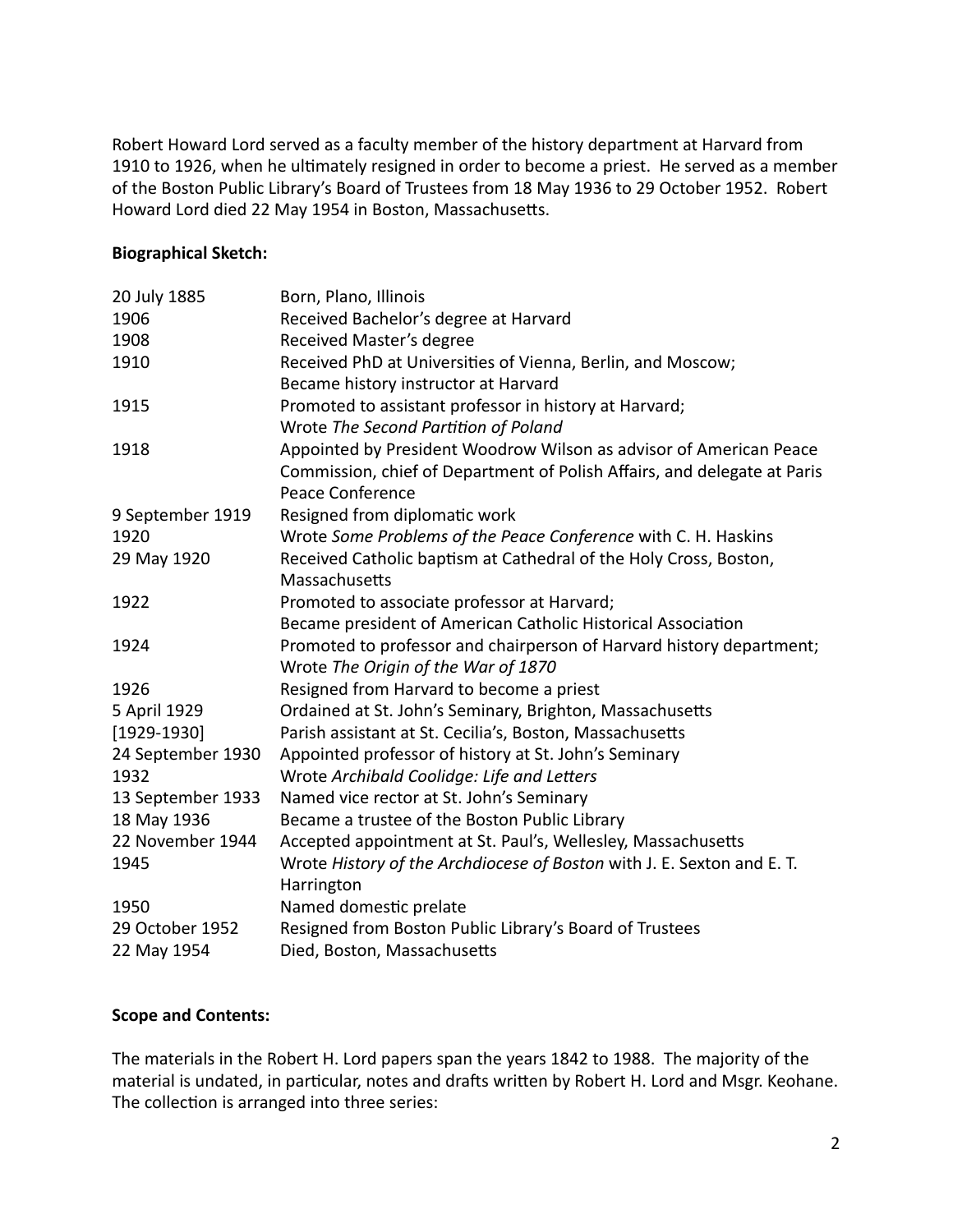Series I: Robert Howard [RHL] Papers

- A: Dr. Lord's US Church History; His Student's Work; Typed Copies of Dr. Lord's own Work
- B: RHL Papers
- C: Correspondence [RHL]
- D: Robert Howard Lord [RHL] Notes and Writings
- E: Robert Howard Lord [RHL] Lecture and Research Notes
- Series II: Mark Keohane Papers

Series III: Oversize Items

Robert H. Lord was a professor, a preacher, and an avid researcher. Thus, many of his materials are notes and drafts of lectures, sermons, and research papers. His notes contain information on world history, primarily Polish, and Church history. Most of his works were created after his conversion to Catholicism in 1920, and thus pertain to spiritual matters, research, and current events as well.

The materials belonging to Msgr. Keohane are primarily dated from the 1980s. Most of his papers consist of secondary sources and research materials about Robert H. Lord, including undated notes and manuscripts detailing the life of Robert H. Lord.

# **Contents List:**

Box 1: **Series I. Robert Howard Lord [RHL] Papers** 

- A. Dr. Lord's U.S. Church History; His Students' Work; Typed Copies of Dr. Lord's own **Work** 
	- 1. Rev. Robert Lord Pro & Con (Nov. 7, 1921)
	- 2. Rev. Lord "Thoughts on Vocations" (Nov. 24, 1921)
	- 3. Rev. Robert Lord Ideal of Catholic Man of Letters (Nov. 24, 1921)
	- 4. Rev. Lord "Reflections" (Nov. 27, 1921)
	- 5. Rev. Lord "General Principles"-- Reasons in Favor of Entering the Priesthood (Oct. 21, 1921)
	- 6. Protestant Revolt & Catholic Reformation (1942-1943)
	- 7. Prot. & Cath. Reformation of 16th C. (1932-1933)
	- 8. Church since the French Revolution (1932-1933)
	- 9. U.S. Church History (n.d.)

## Box  $2$ :

## **B. RHL Papers**

- 1. Hoyt Diaries (1842-1847)
- 2. The Catholic Mind (1945)
- 3. Catholicism, Democracy, & Bishop Oxnam (1946)
- 4. Newman—taken from the Church in the British Isles since 1778 (1933-1939)
- 5. Lutheranism (n.d.)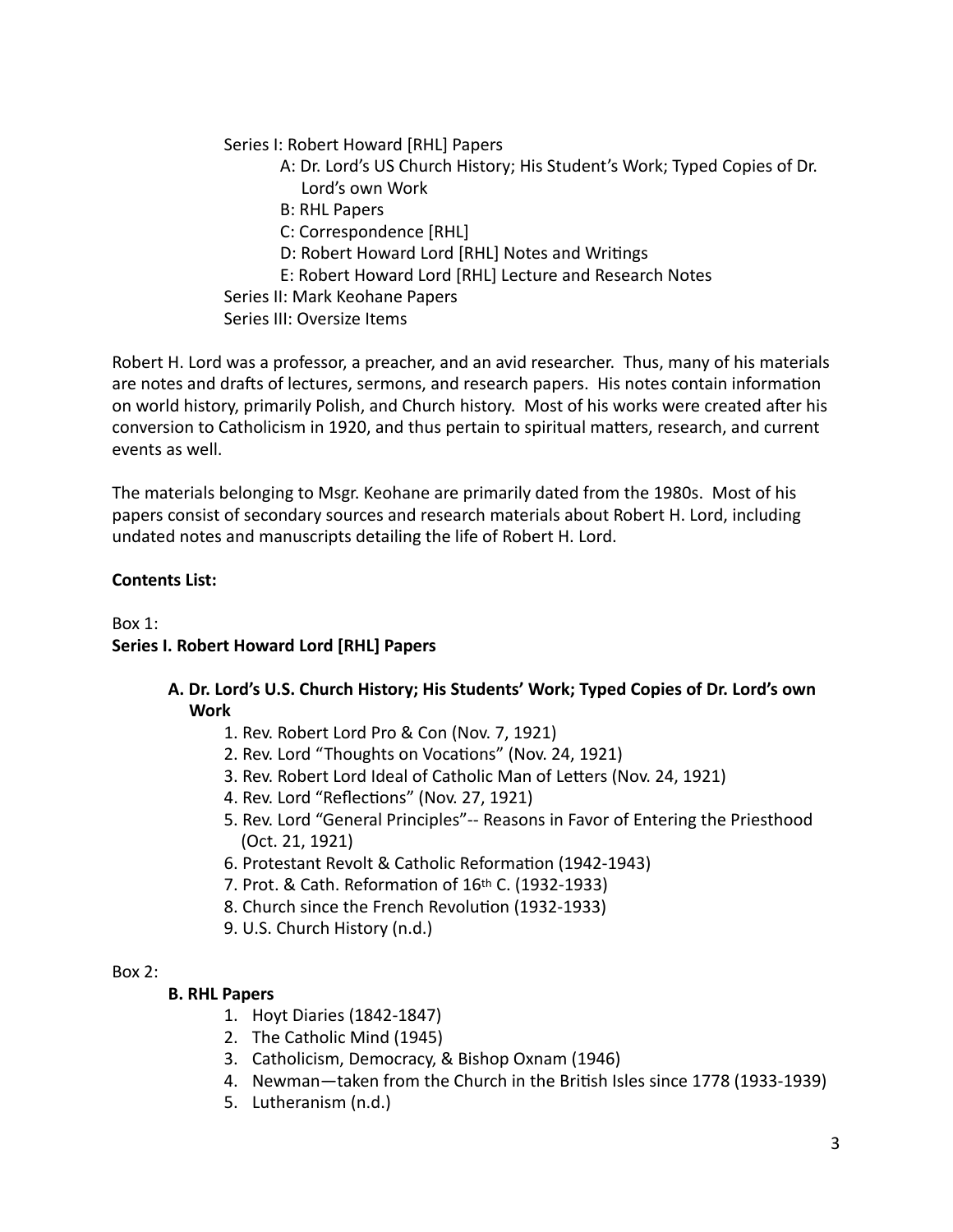- 6. Anabaptists (n.d.)
- 7. Reformation (n.d.)
- 8. Church and Conscience (1938)
- 9. II. Duty and Privilege of Participating in Catholic Action (1939)
- 10. Need of Catholicism in International Relation (1945)
- 11. Holy Eucharist (1949)
- 12. Sermon in the Church ("Coming Home") (1945)
- 13. Church Unity Octan. I. "The Other Sheep" (1937)
- 14. American Catholic History (1941-1943, n.d.)
- 15. Seating Plan: Canon Law (History) 1, 2, 3 (n.d.)
- 16. Sodality: "Catholic Action" (1937-1938)
- 17. I. The Nature and Need of Catholic Action (1939)
- 18. Aims and Methods of Catholic Action (1939)
- 19. Catholic Action (n.d.)
- 20. Chapter I. Protestantism (n.d.)
- 21. V-J Day (1945)
- 22. Holy Name Society (1944-1952)
- 23. Church and Society (n.d.)
- 24. Church and State (1949)
- 25. "Ordination Retreat" (1933)
- 26. The Catholic Religion (1934-1944)
- 27. Catholic Book Week Lecture (1938)
- 28. The Teaching Authority of the Church (1936)
- 29. Essence of Catholicism (1948)
- 30. Study of History (1921-1923)
- 31. Catholicism and Democracy (1953)
- 32. Working Plans (1924-1949)
- 33. I. The Eastern Separatists (1936-1937)
- 34. Odds and Ends: Notes for Canonical Examinations (1949-1953, n.d.)
- 35. "What Are We To Think Of Russia?" (n.d.)
- 36. The Roman Pontiff the Successor of St. Peter (1937)
- 37. "Brotherhood Week" (1948)
- 38. Dr. Robert Lord--Correspondence between S. Anna Laurence and S. M. Jacqueline (1973-1977)
- 39. Tolerance (n.d.)
- 40. Separation of Church and State Under the American System (1948)
- 41. Manuscripts by Robert H. Lord (1924, n.d.)
- 42. Robert H. Lord [RHL] Sermons (1926-1953)
- 43. Paris Peace Conference Invitation (1919)
- 44. Photographs (n.d.)
- 45. Miscellaneous (1902-1924, 1962, n.d.)

# **C. Correspondence [RHL]**

- 46. From: Paul Garland (1910)
- 47. From: Bertha Grey Hatch (1908-1910, 1927)
- 48. From: Roscoe C. Hatch (1908-1910)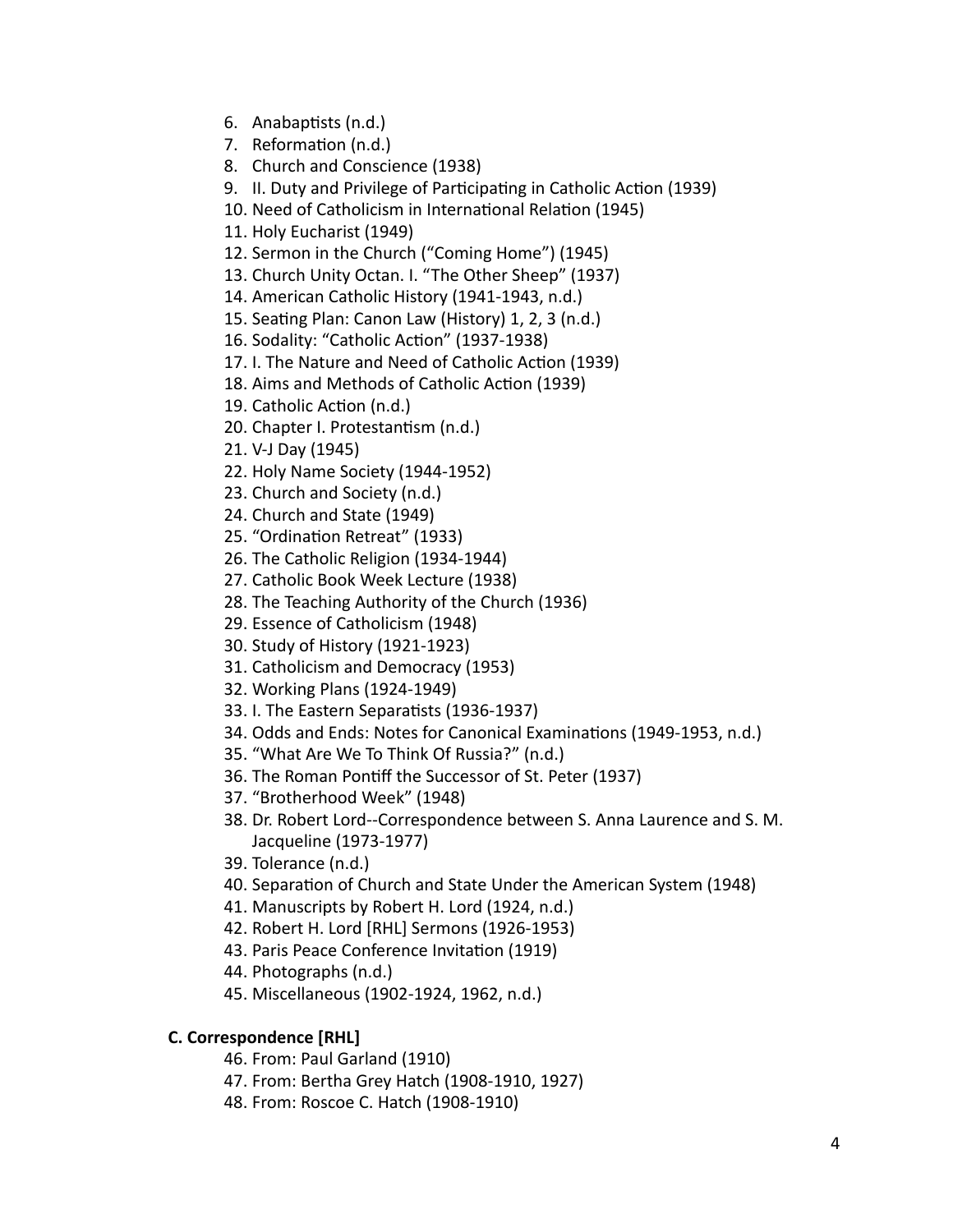- 49. From: Theodore Jones (1900-1910)
- 50. From: Julia Lord (1910)
- 51. From: Delta Upsilon (1909-1910)
- 52. From: Harvard (1904-1918)
- 53. To: Jack 12653 & Jack 12568 (1909)
- 54. Correspondence B-W [alphabetically] (1908-1927)
- 55. Correspondence (Unidentified) (1920-1924)
- 56. From: Mark Keohane (1929-1930)
- 57. Miscellaneous (1910-1985, n.d.)

# **D. Robert Howard Lord [RHL] Notes and Writings**

58. Parliaments: Spain, Portugal, Italy (n.d.)

- i. Polish Diet (n.d.)
- ii. Philosophy of Modern History (n.d.)
- iii. Parliaments: Scandinavia (n.d.)
- iv. Parliaments: Hungary, Bohemia, Russia (n.d.)
- v. Parliaments: Germany (n.d.)
- vi. Parliaments: Netherlands and Switzerland (n.d.)
- 59. Law (n.d.)
- 60. Political Theory (n.d.)
- 61. Economic: General (n.d.)
- 62. III. Radio Talk: Naturalistic Humanitarianism (1944)
- 63. Philosophy (n.d.)
- 64. Learning (n.d.)
- 65. Leo XIII and Pius X (1942)
- 66. Cultural (n.d.)
- $67.$  Social (n.d.)
- 68. Art (n.d.)
- 69. Literature (n.d.)
- 70. Ord. Retr. VI (n.d.)

#### Box 3:

# D. Robert Howard Lord [RHL] Notes and Writings (continued)

- 1. Ord. Retr.  $V$  (n.d.)
- 2. II. Sermon--God. Man's Best Friend: Why our failure to recognize Him as such! (n.d.)
- 3. Ord. Retr. III (1933)
- 4. Ord. Retr. IV (n.d.)
- 5. Church & State under the American System (1948, n.d.)
- 6. Newman  $II$  (n.d.)
- 7. Newman Synthesis (n.d.)
- 8. The Fourth Gospel (n.d.)
	- $i.$  St. John  $(n.d.)$
- 9. Sermons-I. Retreat at Gloucester (n.d.)
	- i.  $IV$  (n.d.)
	- ii.  $V$  (n.d.)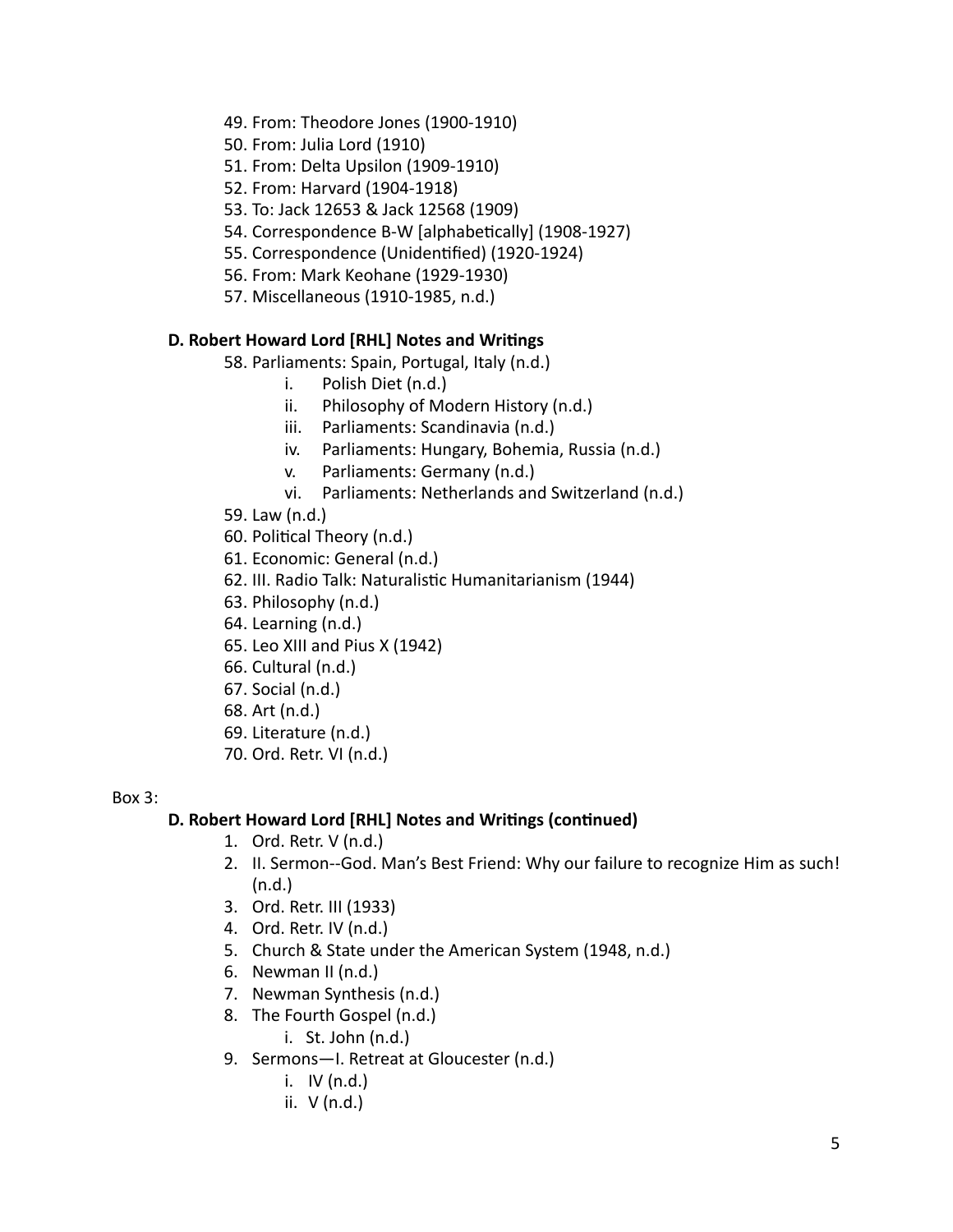iii. VII (n.d.)

- 10. The Inhabitation in Men of the Holy Ghost (Broadcast, Oct. 5, 1941)
- 11. III. Heaven (1950, n.d.)
- 12. The Mystical Body of Christ (1936)
- 13. Music (n.d.)
- 14. II. Germany. Present. (n.d.)
	- i. Hitler (n.d.)
		- 1. Naziism (n.d.)
- 15. Industrial Revolution (n.d.)
- 16. Science (n.d.)
- 17. Sermon on the Friendship of Christ (1954)
- 18. St. Joan of Arc (n.d.)
- 19. Lectures on BVM for Sodality (1935)
- 20. Fundamental Dogma--Church (1933)
- 21. Church and Society--Sermon--St. Clement's Church (1938)
- 22. St. Paul--St. Trinity Wellesley Study Group Lecture Notes (1948, n.d.)
- 23. Correspondence--Mine [RHL] (n.d.)
	- i. III. New Religious Orders
	- ii. Lecture--Catholics in Colonial England (1953)
	- iii. St. Paul & the Mystery Religions (1948, n.d.)
	- iv. The Church--The Promulgation & Interpretation of Divine Law (n.d.)
	- v. A Baccalaurate Sermon--Immaculate Conception High School (1947)
	- vi. The Family--not complete (1946-1947)
- 24. The Power of Prayer (1945)
	- i. The Mass--Talk at Wellesley College (1947-1948)
- 25. History I, II, III. Canon Law I, II, III. Music I, II, III (1938-1939)
- 26. Conscience (1926, n.d.)
- 27. New Rules as to the Eucharist Fast (1953)
- 28. The Church--Promulgation & Interpretation of the Divine Law (n.d.)
	- i. Infallibility of the Church  $(n.d.)$
- 29. Newman (1945, n.d.)
- 30. Inhabitation in Men of Holy Ghost--Cath. Truth Hr. R.H. Lord--typed copy send to Fr. Keohane (1941)
- 31. Radio Broadcast--Communism (1944)
- 32. Polish Historiography (n.d.)
- 33. Hughes & Reformation in England (1951, n.d.)
- 34. Lecture on Peace Conference (n.d.)
	- i. Peace Conference (n.d.)
- 35. Summa Summarum (1921-1945)
- 36. Church and Promulgation and Interpretation of Divine Law--St. Clement's Church--Handwritten (1938)
- 37. Correspondence (1946-1961)
- 38. Sister Jacqueline--Catholic Commission on Intellectual and Cultural Affairs--Liberalism [History 300] (1950-1961)

# **E. Robert Howard Lord [RHL] Lecture and Research Notes**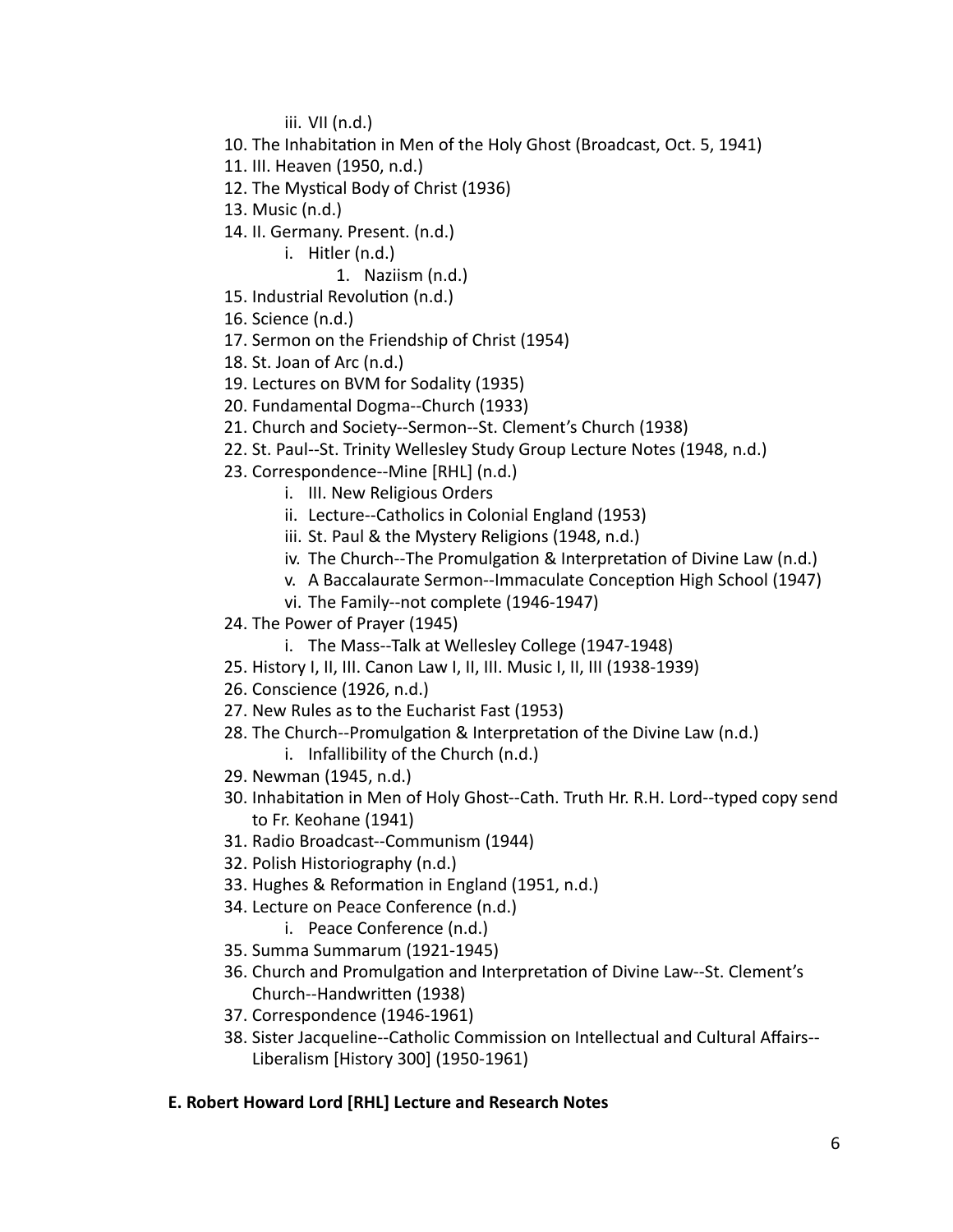- 39. Spain & Portugal Bibliography (1951)
- 40. Oxford Movement Notes (1938-1939)
- 41. The Church in the British Isles since 1778 (1930-1942)
- 42. Germany General (n.d.)
- 43. The Reconstruction of Poland (1945, n.d.)
- 44. Poland I. Old Poland (n.d.)
- 45. Russo-Polish Frontier--The Story of a Frontier (1944-1945)
- 46. Germany III. Future [Text] (n.d.)
- 47. What Can We Expect from Russia? (1946, n.d.)
- 48. Poland III. Six Tragic Years (1945-1947)
- 49. Poland. Constitutional History (n.d.)
- 50. Talk on the Bishops and Archbishops of Boston (1947)
- 51. Notes on American Christian History (n.d.)
- 52. P. Blanshard (n.d.)
- 53. Interviews for The Pilot (1954-1961)
- 54. Sermon Notes and Writings (1931, n.d.)
- 55. RHL Notes (1933)
- 56. Philip II Personality (n.d.)
- 57. Spain--Church History (n.d.)
- 58. Spain (n.d.)
- 59. Philip II. Foreign Policy [1559-1578] (n.d.)
- 60. Philip II. Internal Affairs (n.d.)
- 61. Philip II. Foreign Policy [1578-1598] (n.d.)
- 62. Spanish Colonial Empire (n.d.)
- 63. Causes of the Decline of Spain (n.d.)
- 64. Spain--Economic (n.d.)
- 65. Spain--Government & Administration (1933, n.d.)
- 66. Philip III to 1610 [Spain] (n.d.)
- 67. Spanish Literature (n.d.)
- 68. Portugal (n.d.)
- 69. Conquest of Portugal (n.d.)
- 70. The Portuguese Empire (n.d.)
- 71. Portugal--Economic & Social (n.d.)
- 72. Italy--Bibliography (n.d.)
- 73. Spain--Social (n.d.)
- 74. Spain--Cultural (n.d.)
- 75. The End of Mary Stuart [1585-1587] (n.d.)
- 76. Bibliographical Notes--General (n.d.)
- 77. Poland--Working Papers (n.d.
- 78. The Netherlands to 1555 (n.d.)
- 79. Netherlands [1555-1567] (n.d.)

#### Box 4:

## **E. Robert Howard Lord [RHL] Lecture and Research Notes (continued)**

- 1. Italy  $(n.d.)$
- 2. Netherlands [1576-1584] (n.d.)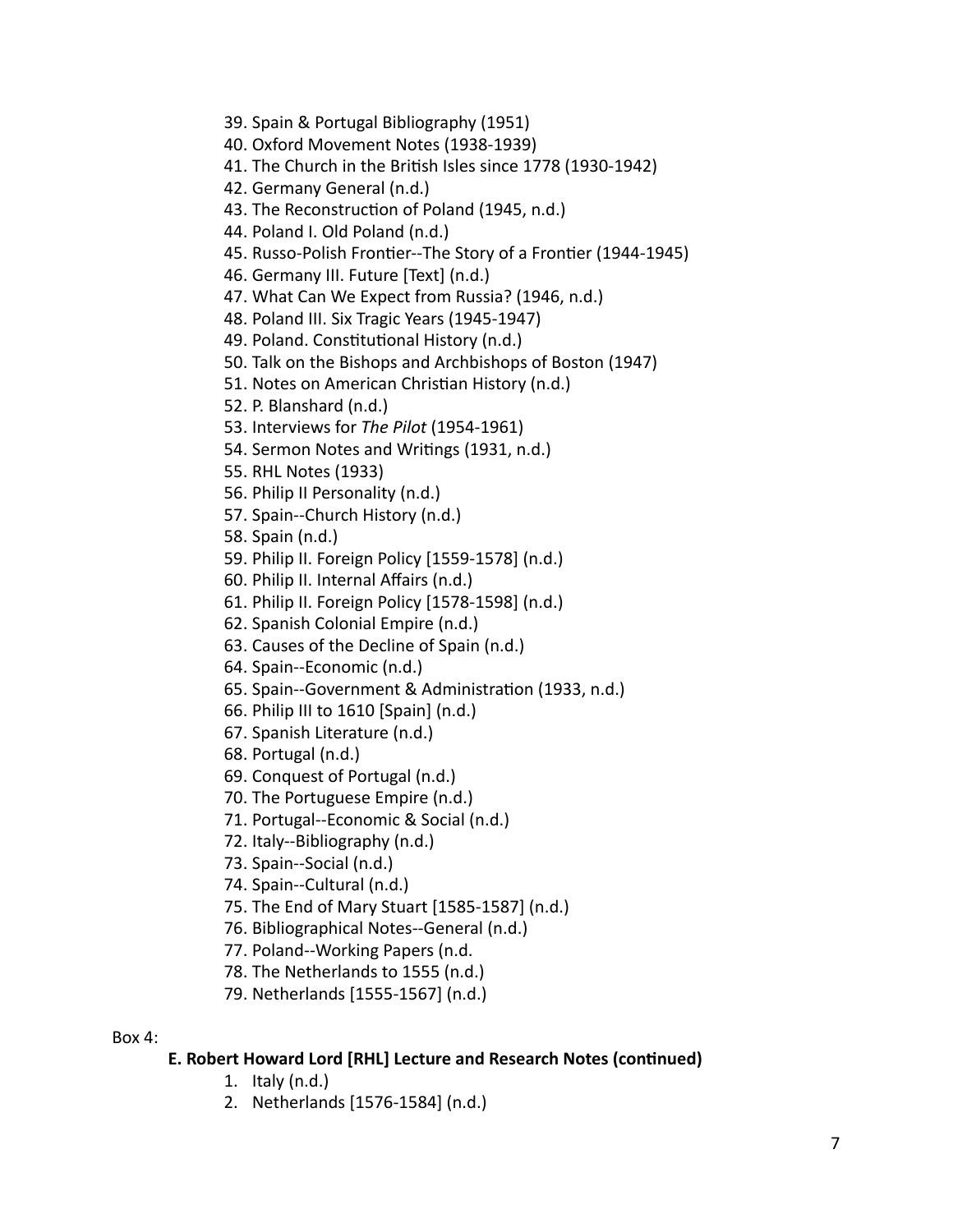- 3. Netherlands [1584-1592] (n.d.)
- 4. Mediterranean Lands (n.d.)
- 5. Netherlands Bibliography (n.d.)
- 6. Netherlands [1592-1609] (n.d.)
- 7. Belgium ca. 1610 (n.d.)
- 8. Netherlands Biography (n.d.)
- 9. Alra & Requeseum [1567-1576] (n.d.)
- 10. Ferdinand  $I(n.d.)$
- 11. Netherlands Culture (n.d.)
- 12. Holland ca. 1610 (n.d.)
- 13. Maximilian II (n.d.)
- 14. Rudolf II (n.d.)
- 15. Germany--Cultural (n.d.)
- 16. Germany--Economic (n.d.)
- 17. Germany--Constitutional & Political (n.d.)
- 18. Germany Biography (n.d.)
- 19. Old Lectures on Muscorite Russia (1919-1922)
- 20. Bavaria (n.d.)
- 21. Baltic Provinces (1951, n.d.)
- 22. Great Northern War [1558-1583] (n.d.)
- 23. Russia--Notes (1939)
	- i. Ivan IV  $(n.d.)$
	- ii. Ciuymtloe Bpeuor [Russian script] Generalities (n.d.)
	- iii. Theodore I. Boris Grandeur. Theodore II (n.d.)
	- iv. I. Pseudo-Demetrius (n.d.)
	- v. Ciuymtloe Bperuoor [Russian script] [1606-] (n.d.)
	- vi. Muscory Government (n.d.)
	- vii. Muscory--Ec. & Social (n.d.)
- 24. Medieval Parliaments. Résumés (1929, n.d.)
- 25. Constitutional & Legal (n.d.)
- 26. Colonial--Portugal (n.d.)
- 27. Expansion of Empire (n.d.)
- 28. Exploration (n.d.)
- 29. Barbary States (n.d.)
- 30. Romania (n.d.)
- 31. Seven Years War [1563-1570] (n.d.)
- 32. Germany--The Maria Catherine States (n.d.)

## **Series II. Mark Keohane Papers**

- 1. Correspondence to: Mark Keohane (1984-1986)
- 2. Poems by Jim Carroll (1983-1987, n.d.)
- 3. Miscellaneous (1971-1988)
- 4. Research Materials and Documents about Robert H. Lord [RHL] (1954-1987)
- 5. Research Material--Harvard (n.d.)
- 6. Research Material--Paris Peace Conference (1979, n.d.)
- 7. Manuscripts and Drafts (n.d.)